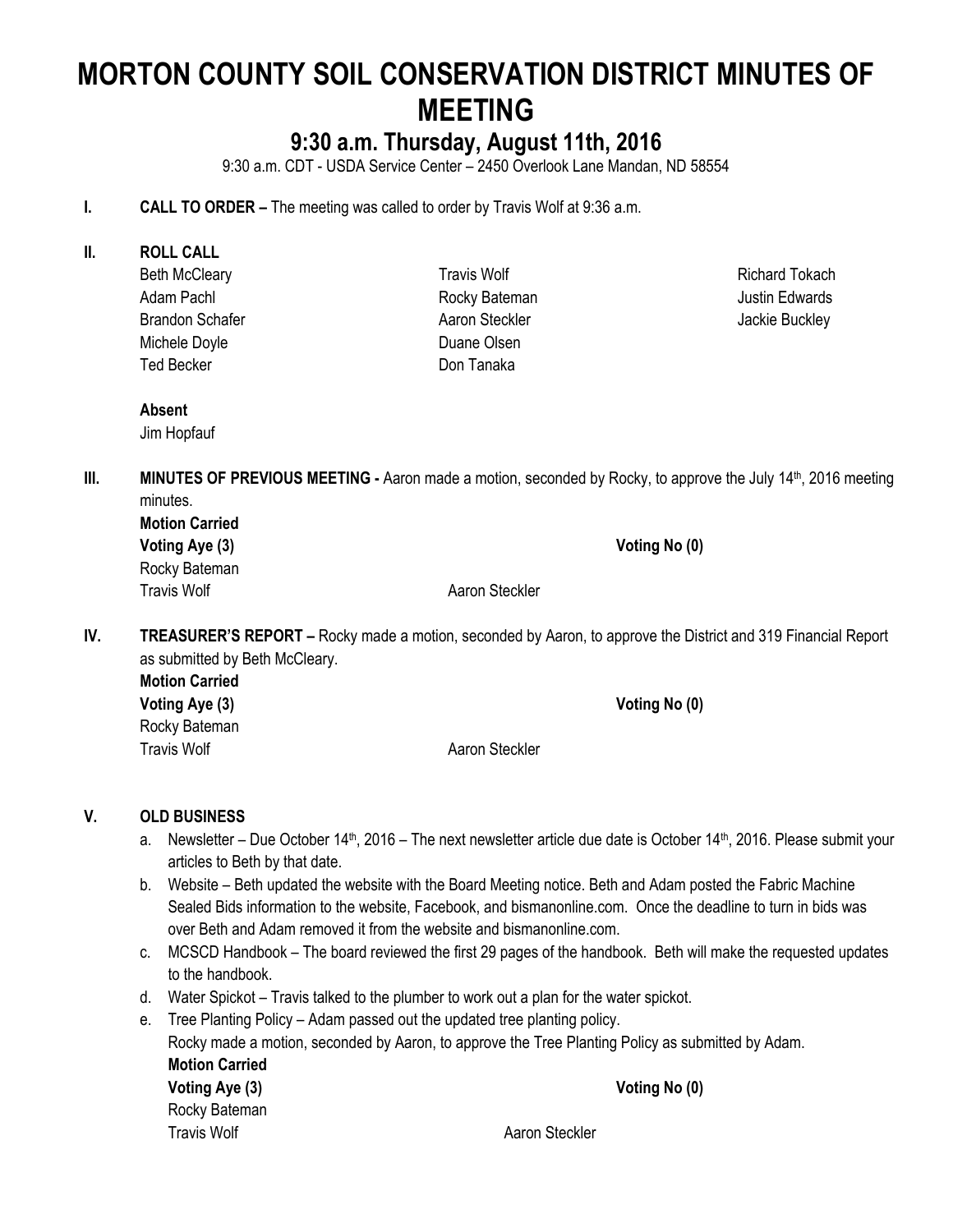f. Old Fabric Machine – Adam presented the 4 bids to the board. Rocky made a motion, seconded by Aaron, to accept the highest bid for the fabric machine, if the highest bidder rejects the written notice of award, the board will allow the second highest bid.

| <b>Motion Carried</b> |  |  |
|-----------------------|--|--|
| Voting Aye (3)        |  |  |
| Rocky Bateman         |  |  |
| Travis Wolf           |  |  |

**Voting No (0)** 

Travis Wolf **All Accord Accord Aaron Steckler** Annual Accord Aaron Steckler

- g. Summer Range Tour Morton/Oliver Range Tour September 29<sup>th</sup>, 2016 The staff has been talking with Oliver County and discussed the best date would be September 29th. Warren Geiger allowed the tour to be held on his land. The staff created a rough agenda for the tour. Michele asked the board if they would rather do a lunch or supper. Travis suggested doing a supper and evening tour. The board agreed to the evening tour.
- h. Soil Health Mentor Tour Fall Brandon stated that Jay Furher would be available the first week in October. And suggested Thursday October 6<sup>th</sup> as the date to hold the tour. Brandon is thinking there will be around 5 stops. Don suggested looking into a writer to document all the research that the district has done with the Soil Health Mentor Program.
- i. Winter Workshop Transition to Soil Health Workshop Multi-County The plan is to have a multi-county winter workshop in 2018. The Committee is made up of Rocky and SCD staff. The Committee will meet soon and start planning.
- j. Game & Fish Cost Share for No-Till Drill No update at this time
- k. Range Tour Update- The tour went very well. Michele gave a report on the Range Tour.

## **VI. REVIEW WORK PLAN/CALENDAR**

## **VII. NEW BUSINESS**

a. Jim Froelich – Tree Watering – Adam reminded the board that last year we paid Jim \$400.00 on a gift card. Rocky made a motion, seconded by Aaron, to purchase Jim Froelich a \$400.00 visa gift card for watching the shed and watering the trees.

**Motion Carried Voting Aye (3) Voting No (0)** Rocky Bateman

Travis Wolf **Allen Accepts** Aaron Steckler

b. Tires for District Chevy Truck – Beth presented a list of quotes if the Board was interested in replacing the tires on the District Chevy Truck.

Travis suggested going with firestone tires.

Rocky made a motion, seconded by Aaron, to allow the SCD staff to purchase 6, 10 ply Firestone TransForce All Terrain tires for the Chevy Truck

**Motion Carried Voting Aye (3) Voting No (0)** Rocky Bateman

Travis Wolf **Allen Acceptual** Aaron Steckler

c. 2017 Calendars- Beth presented the board with a price quote on the calendars with two different designs. Beth presented a new design as well as the same design the district had last year.

Aaron made a motion, seconded by Rocky, to purchase 100 of the new design calendars.

**Motion Carried Voting Aye (3) Voting No (0)** Rocky Bateman Travis Wolf **Aaron Steckler Aaron Steckler**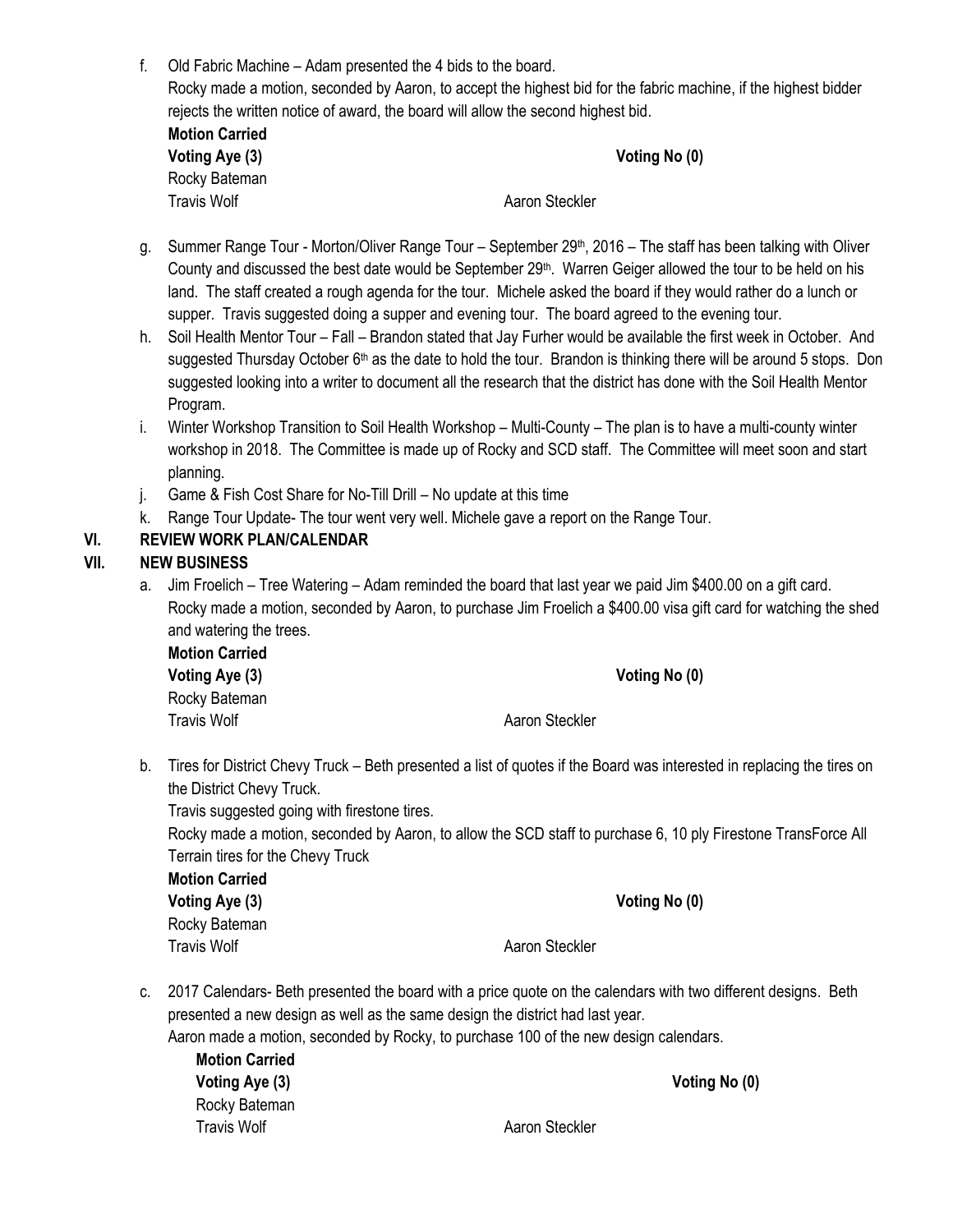Chairman Ted Becker arrived at the meeting at 10:19 and took control of the meeting.

### **VIII. REPORT OF DISTRICT PROGRAMS**

a. OMG Grassland Improvement Project – Brandon provided the board with an update on how the project is going. Brandon currently has about 7 applicants. The OMG board had a meeting on July 25<sup>th</sup> and discussed how the project application and ranking would be handled.

## **IX. REPORT OF DISTRICT EMPLOYEES**

- a. District Technician
	- 1. Update on Trees and Fabric Adam has been out doing tree counts and is getting reimbursed from the ND Conservation District Employees Association. Adam has about 35 people interested in 2017 tree plantings. Adam went to Almont to present at a Garden Club. Adam is going to a windbreak training in Bismarck next week. Adam is interested in attending a Russian Olive Workshop in Montana on September 12<sup>th</sup>-13<sup>th</sup>. Rocky made a motion, seconded by Travis, to approve for Adam to attend the September 12-13<sup>th</sup> Russian Olive Workshop at Fort Keogh, Miles City, MT and for the board to cover travel expenses at the state per diem rate. **Motion Carried**

| IIIVUVII VUITIV |
|-----------------|
| Voting Aye (4   |
| Ted Becker      |
|                 |

**Voting Aye (4) Voting No (0)**

Rocky Bateman Travis Wolf **Aaron Steckler** Aaron Steckler

- b. District Secretary
	- 1. Admin Update Beth will be working with Rocky on the Handbook. Beth is going to be contacting Lynnell to meet with her to discuss the Agreed upon Procedures.
- c. 319 Watershed Coordinator
	- 1. Update on Watershed Program- Brandon has been water sampling. Adam has been going out with Brandon when he lake samples. They did find a small amount of blue – green algae bloom at sweet briar. He has a few producers that are interested in putting in water systems. Brandon was asked by Greg to look at the finances for the 319 project. Brandon presented a report on that conversation.

Travis made a motion, seconded by Aaron, to allow the Morton County 319 project to transfer \$20,000 to a different District.

| <b>Motion Carried</b> |                |               |
|-----------------------|----------------|---------------|
| Voting Aye (4)        |                | Voting No (0) |
| Ted Becker            | Rocky Bateman  |               |
| <b>Travis Wolf</b>    | Aaron Steckler |               |

2. Update on Soil Health Mentor Program – Jim had let his cows into a pasture that was seeded to Canola and Soy Beans and Beth and Brandon took pictures of the cattle's grazing habits. The chicory over-wintered and came back this year. Ted suggested creating an article for the newsletter about the information gathered on Jims pasture.

## **X. REPORT OF COOPERATING AGENCIES**

- a. District Conservationist
	- 1. NRCS Programs Update NRCS currently has 28 EQIP Applications for FY 2017. Some of the applicants may apply for the OMG grant and if they get accepted through the OMG grant they will then be able to drop out of EQIP.
	- 2. Range Health Assessment NRCS staff spent 3 days on Wayne Duckwitz's land and learned about soil and range health. Michele is wanting to incorporate some of the information at the September 29<sup>th</sup> Range Tour.
- b. County Extension Agent Jackie presented her report to the board.
- c. Farm Bill Specialist– Justin passed around pictures of pollinator habitats that were planted. Justin was at the Range Health Assessment Training.